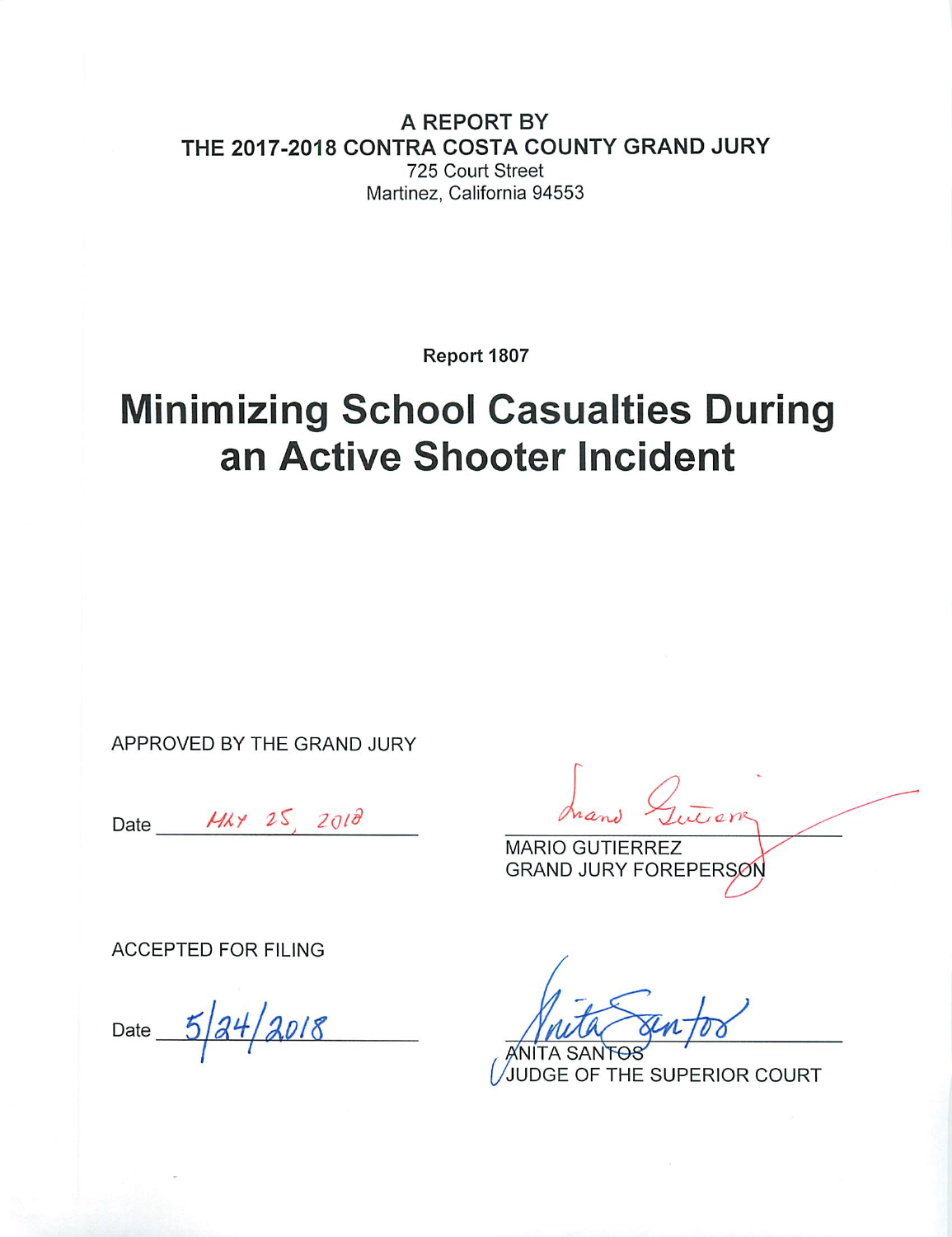Contact: Mario Gutierrez Foreperson 925-389-1556

Contra Costa County Grand Jury Report 1807

# **Minimizing School Casualties During an Active Shooter Incident**

# **TO: Contra Costa County Board of Supervisors, Governing Board of the Acalanes Union High School District, Contra Costa County Fire Protection District Board of Directors**

# **SUMMARY**

Between the 2012 Sandy Hook Elementary School massacre and May 18, 2018, there have been 240 School Shootings nationwide resulting in 148 individuals killed and 310 wounded. From January 2017 to May 11, 2018, California schools experienced seven active shooting incidents, resulting in three individuals killed and six wounded. The trauma of these events prompted law enforcement agencies and first responders across the country to search for solutions on how to minimize casualties in an active shooting incident.

No active shooting incidents have occurred on school campuses in Contra Costa County (County). The Contra Costa County Civil Grand Jury (Grand Jury) conducted an investigation to determine what preparations law enforcement agencies have made to respond to such an incident in the County, should one occur. The Grand Jury reviewed current practices of County law enforcement and paramedics serving the County. The investigation focused on high schools, where most school shootings have occurred.

County law enforcement training procedures require the first officer or deputy who arrives at a school shooting incident to immediately enter the building to stop the shooter. Previously, procedures required waiting for other officers to arrive. The Office of the Sheriff has begun training Contra Costa County Fire Protection District (Fire District) and American Medical Response (AMR) paramedics to enter school buildings, escorted by law enforcement, to attend to injured victims before the entire structure is cleared of the shooter(s). In past shootings throughout the nation, delays in reaching injured victims have resulted in a loss of lives as wounded victims have died within minutes.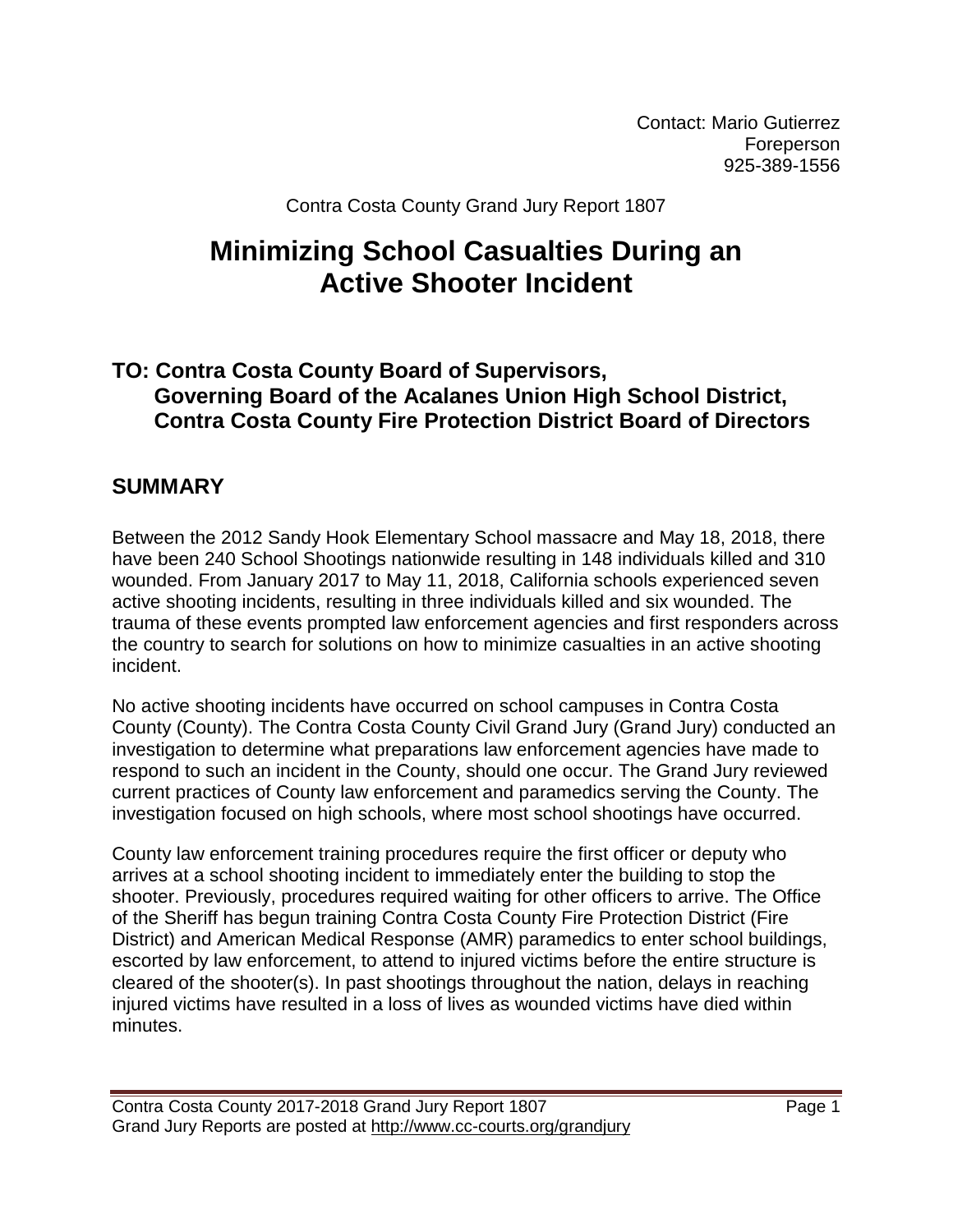Fire District and AMR paramedics are currently prohibited from entering a school building during an actual active shooter incident due to lack of training and lack of ballistic protection equipment.

The Grand Jury surveyed the Acalanes Union High School District's four high schools (AUHSD), at one of which local police ran an active shooter exercise. The goal of the survey was to determine whether the AUHSD has provided teachers written guidelines on responding to an active shooter breaking into the classroom. Although most teachers and students have received verbal guidance on dealing with an armed classroom intruder, they have not received specific written instructions developed jointly by the AUHSD and the local police.

The Grand Jury recommends that the County Board of Supervisors (BOS) consider seeking funds to finance ballistic protection for Fire District paramedics. The Grand Jury further recommends that the BOS continue funding the County Sheriff's Office active shooter training program for paramedics and law enforcement. In addition, the Grand Jury recommends that the AUHSD Governing Board consider requiring its four high schools to work directly with local police to develop and implement specific written guidelines for teachers and students on how to handle classroom break-ins by an active shooter.

# **METHODOLOGY**

In the course of its investigation, the Grand Jury:

- Interviewed city police chiefs
- Participated in a County-run law enforcement/paramedic high school campus 'active shooter' training scenario
- Surveyed County school districts and law enforcement agencies
- Attended an 'active shooter' seminar given to teachers by a police chief
- Interviewed school district superintendents within the County
- Interviewed senior County Fire District staff members
- Interviewed a high school principal
- Interviewed high school teachers

# **BACKGROUND**

The Grand Jury investigated current County law enforcement and paramedic response procedures regarding active shooting incidents on high school campuses. The investigation focused on high schools, where most shootings occur. News media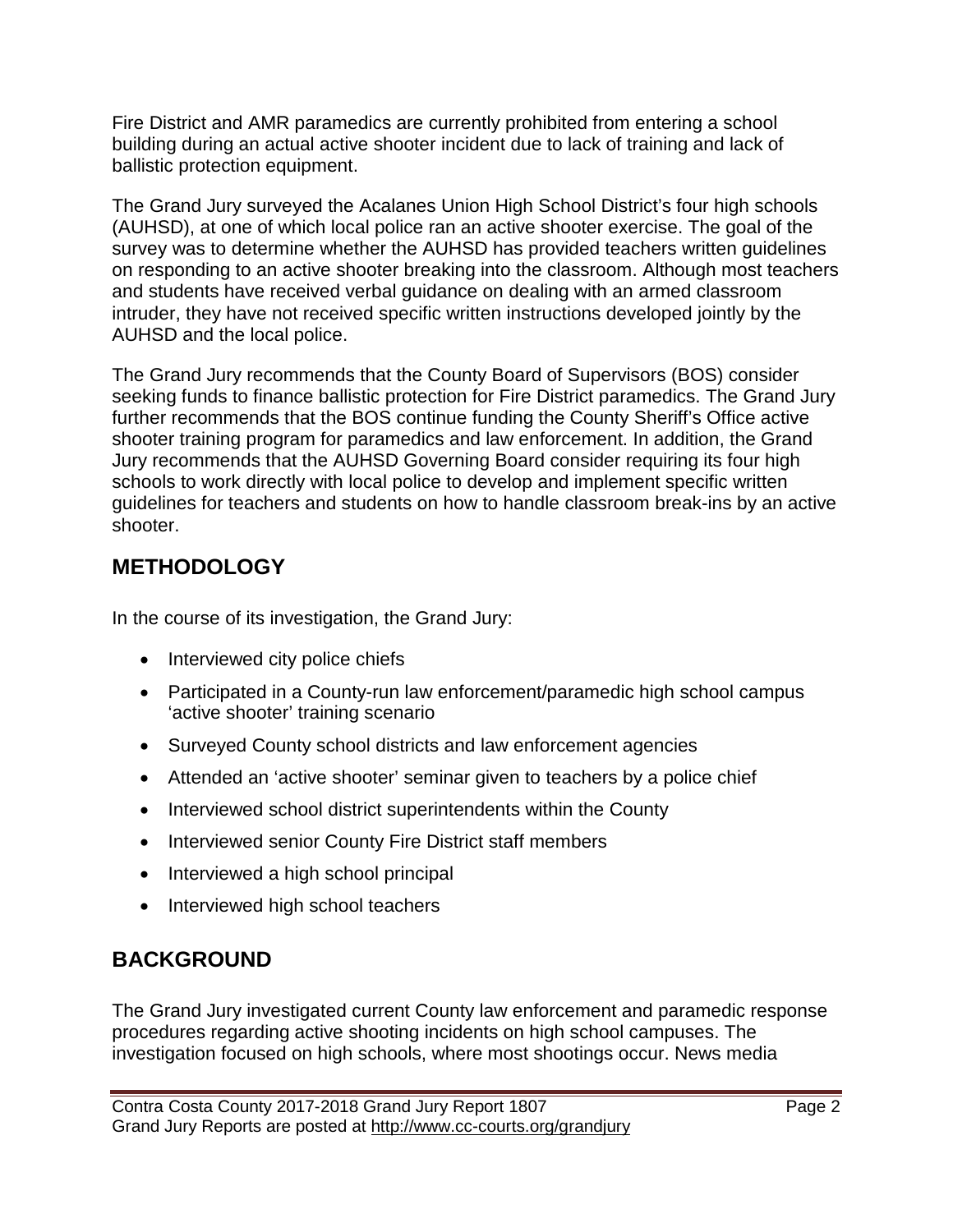reported that of the fourteen active shooter incidents that occurred in American K-12 schools between January 1 and May 18, 2018, eleven involved high schools.

County law enforcement agencies define an 'active shooter' as a person who fires a gun with the intent to kill individuals in a confined, populated public space without any prior demands. According to Gun Violence Archive, a nonprofit independent database that tracks gun violence, 2017 was the deadliest year of mass shootings in American history.

As of May 18, 2018, there have been 240 school shootings nationwide since a gunman killed 20 kindergarteners and six staff members at Sandy Hook Elementary School in 2012. In those episodes, 148 were killed and 310 people were wounded. Seventeen of the 240 shootings were classified as mass shootings, events in which four or more people are shot.

Seven active school shootings occurred in California from January 2017 to May 11, 2018. These incidents resulted in three deaths and six people injured.

Contra Costa County has not experienced an active shooter incident on a school campus. However, the County Sheriff's Office and local police departments are preparing for such an incident, should one occur, by revising and accelerating their active shooter training program. Some live law enforcement training exercises have been conducted jointly with paramedics from County Fire and AMR. Paramedics from AMR provide ambulance and paramedic services under contract with the County.

# **DISCUSSION**

## **Traditional Emergency Response Procedures in the United States**

To date, shooters at high schools have been young males whose goal was killing as many people as possible in a short period of time. The challenge for paramedics during an active shooter incident has been to reach victims quickly. County law officials estimate that securing a school during a shooting incident can take two or more hours. Police consider a school secure only when they are certain that every space on every floor within that school is clear of a shooter.

Prior to 1999, federal and state response procedures required the first police officers on the scene to establish a perimeter and wait for SWAT units to arrive. Similarly, fire department paramedics were required to stage in a safe zone blocks away and wait for law enforcement to secure the school. This delayed the treatment of victims, who may have only minutes to live, and allowed the shooter to continue causing casualties.

The 1999 Columbine High School shooting incident in Littleton, Colorado, was a learning experience for law enforcement, according to David Billings, "EMS Under Fire: Manchester Fire/Rescue," (2014). When the first law enforcement officers and fire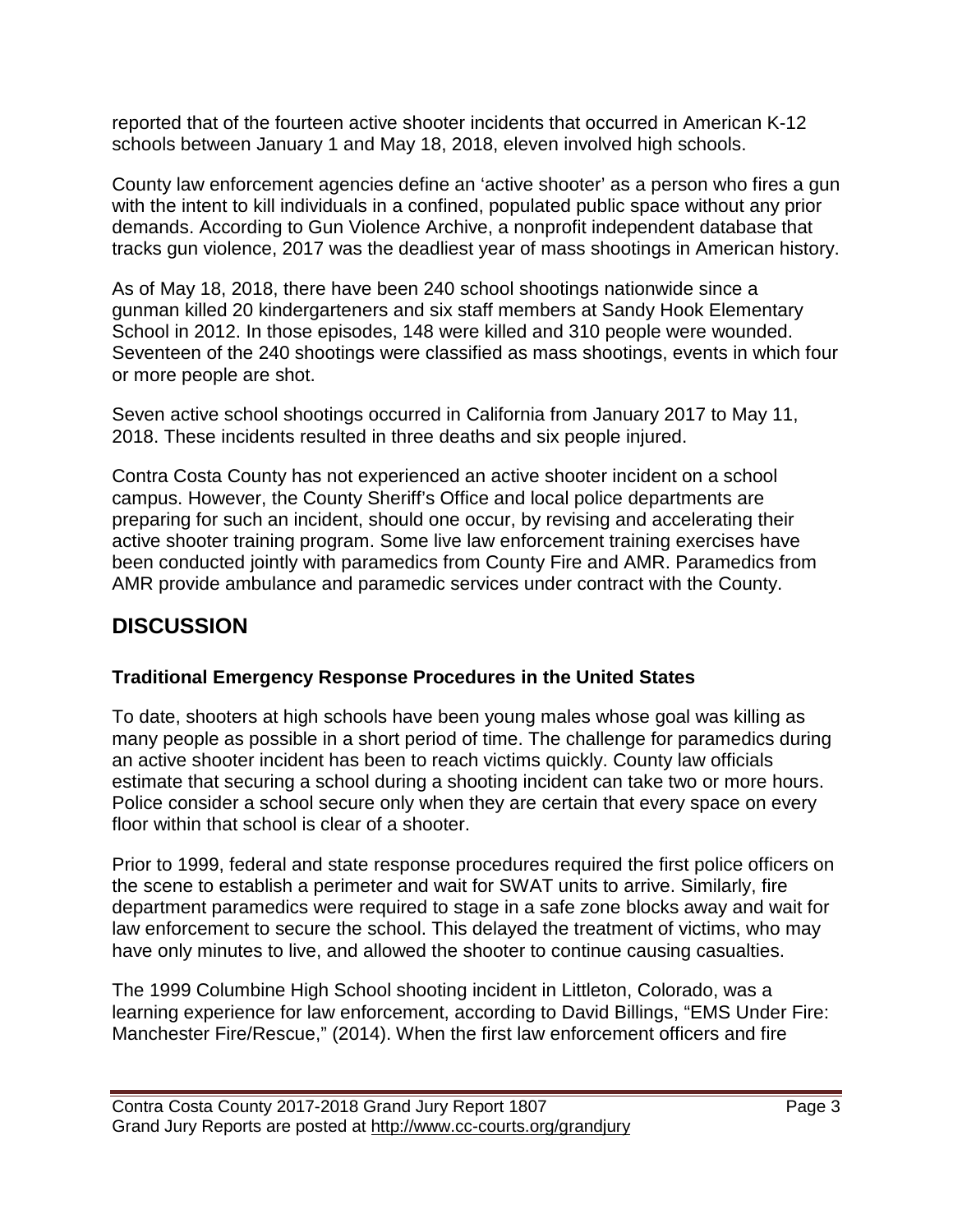department paramedics arrived at Columbine, they waited 45 minutes for SWAT. During that time, an additional ten people were killed.

Based on the experience gained from previous school shootings, law enforcement agencies across the nation have determined that assembling an officer entry-team takes too long. As a result, numerous law enforcement agencies have adopted a policy of immediately engaging the active shooter when the first officer arrives.

#### **Current County Emergency Response Training Procedures**

Fire District and AMR personnel recognize the value of offering medical aid inside the school building, as soon as possible, even before the entire structure has been secured by law enforcement. However, the Fire District cannot set a policy allowing paramedics to enter an uncleared building with a police escort until all paramedics, including those employed by AMR, have been thoroughly trained and are provided with ballistic protection equipment.

In September 2017, Grand Jury members attended a County-run active shooter training exercise for law enforcement and paramedics. The exercise demonstrated the basic procedures for an active shooter scenario on a school campus.



 Courtesy of DanvilleSanRamon.com **Active Shooter Simulation at a Danville High School**

The exercise began with one or two officers entering the school to search for the active shooter(s). As additional law enforcement units arrived, they formed Protection Task Force (PTF) teams to stop the shooter and prevent further loss of life. PTF teams were instructed to bypass the wounded and seek out the shooter in order to protect other potential victims.

Contra Costa County 2017-2018 Grand Jury Report 1807 Grand Jury Reports are posted at http://www.cc-courts.org/grandjury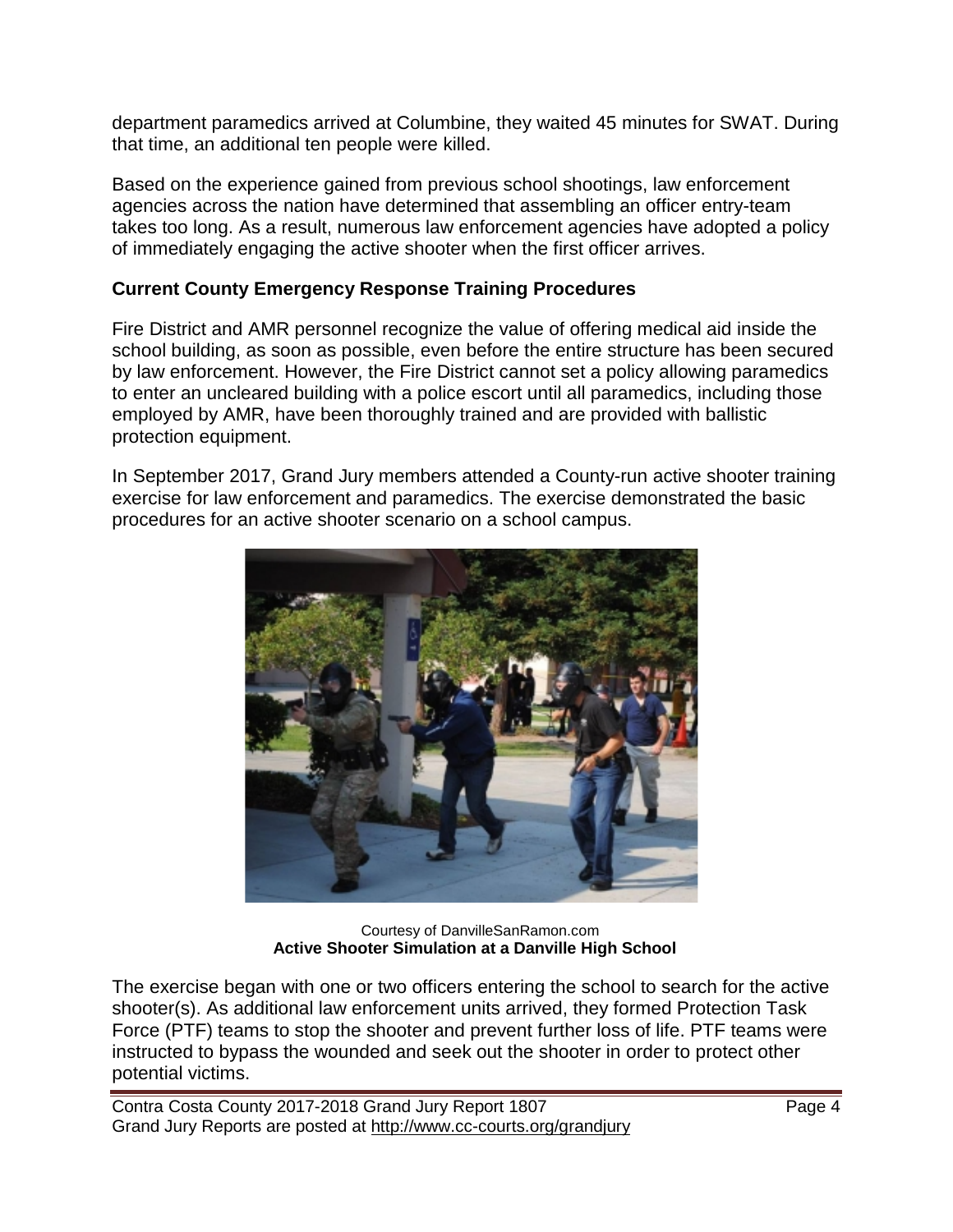When Fire District and AMR units arrived, they formed a unified command with law enforcement. The joint command facilitated close coordination between paramedic Rescue Task Force (RTF) teams and PTF teams throughout the exercise. The PTF Command Officer made security assessments and decisions regarding the movement of RTF personnel within the threat areas.

RTF actions are based on the operational concept of threat zones. This concept is endorsed by the International Association of Fire Fighters, the United States Fire Administration and other organizations. It includes the following three threat zones:

- Hot Zone: the area where there is an immediate life threat and where RTF teams will not operate
- Warm Zone: the area where the threat to RTF members is greatly reduced but not absent
	- 172
- Cold Zone: the RTF staging area near the building(s), where no threat exists

Photo Courtesy of E. Reed Smith  **Paramedics and law enforcement practice response in the Warm Zone** 

The September 2017 active shooter exercise included the training of County paramedics for operations inside Warm Zones. PTF teams aided paramedics by radioing them the type of weapon and ammunition used on the wounded.

Responses to school shootings typically involve over 150 PTF and RTF personnel. The PTF Commander tracks the progress of all teams. An RTF member operates the radio inside the building with codes common to law enforcement and paramedics. A law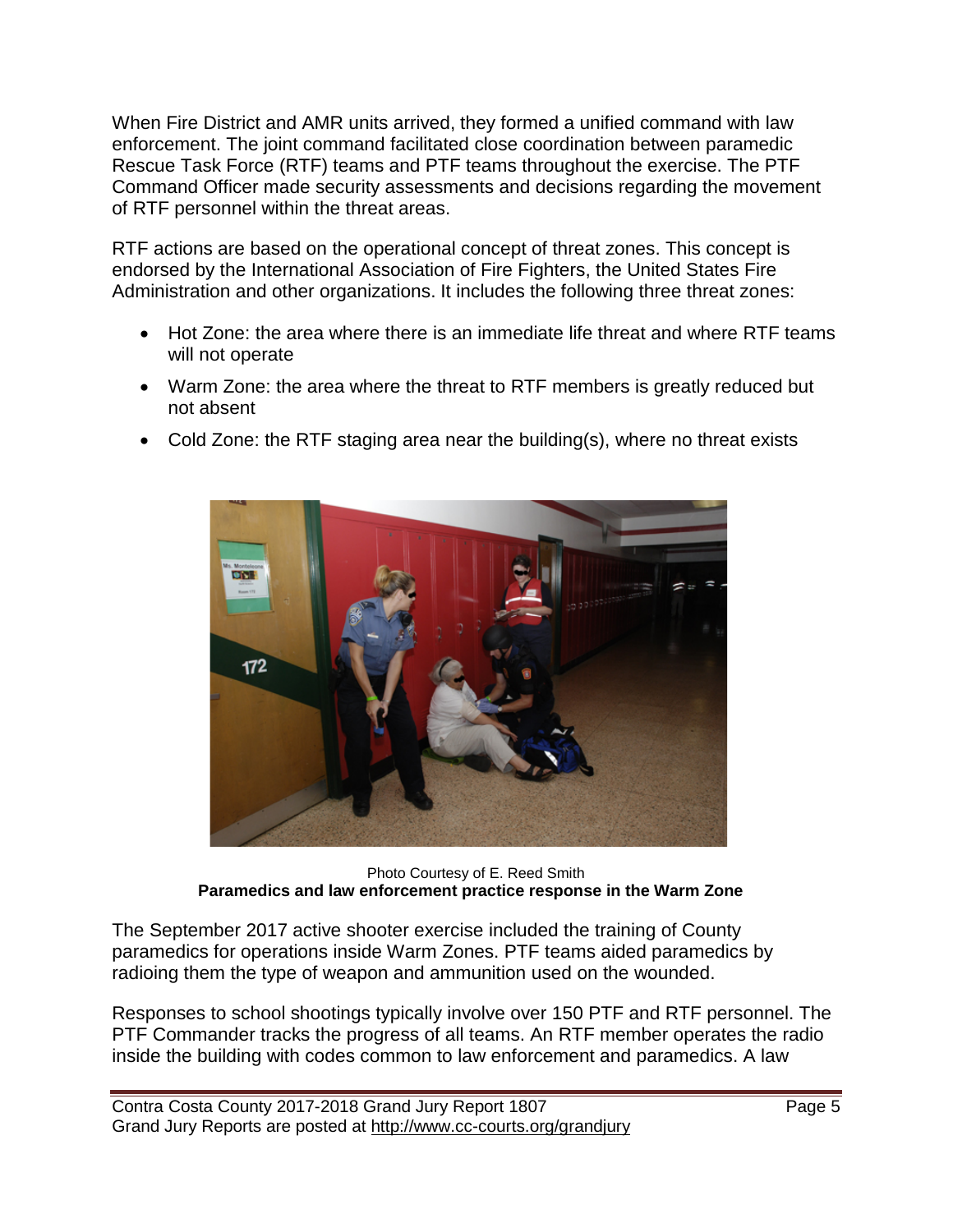enforcement officer stated that communication among large numbers of task force personnel is a major challenge.

In 1999, the United States Fire Administration suggested that firefighters be outfitted with protective armor and escorted by law enforcement into Warm Zones to provide rapid medical interventions. In 2012, the New York City Police Counterterrorism Bureau examined over a decade of active shooter incidents. The study revealed that most deaths occur within six minutes from the time a shooting spree begins. Thus, the goal of County RTF teams is to gain access to Warm Zones as soon as safely possible, escorted by County PTF personnel.

The Fire District has not requested funds for ballistic equipment because their RTF Program has not been adopted by the County BOS. A new vest and Kevlar helmet set costs between \$600 and \$1300, depending on versatility, adjustability, comfort, weight, and level of protection. Provisioning all 126 paramedics currently serving with the Fire District would cost between \$75,600 and \$163,800.

AMR paramedics operate under contract with the County. Because AMR is a private company, it would have to fund its own ballistic protection equipment. AMR has no provision for allowing its paramedics to enter Warm Zones. According to senior AMR staff, paramedics employed by AMR would only be allowed to enter Warm Zones if they were trained, volunteered as private citizens, and had their own ballistic protection.

## **Guidelines for County School Districts in Case of an Active Shooter Incident**

## **Survey of County School Districts**

The Grand Jury surveyed all County school districts to understand the procedural guidelines they follow in the event of an active shooting incident.

- Most districts have annual active shooter/lockdown drills for staff and students at one of their high schools during school hours. Law enforcement and/or the fire department occasionally observes these drills.
- Most districts host annual active shooter training for law enforcement during nonschool hours at one of their high schools. The fire department sometimes participates.
- Most districts are working with local police to understand the Run-Hide-Fight strategy to help teachers respond appropriately during an active shooter incident.
- A small number of teachers have received individual instruction from law enforcement on how to respond to an active shooter breaking into their classroom.
- Most districts have a police resource officer on duty at their high school(s). In case of an active shooter incident, these officers could immediately respond.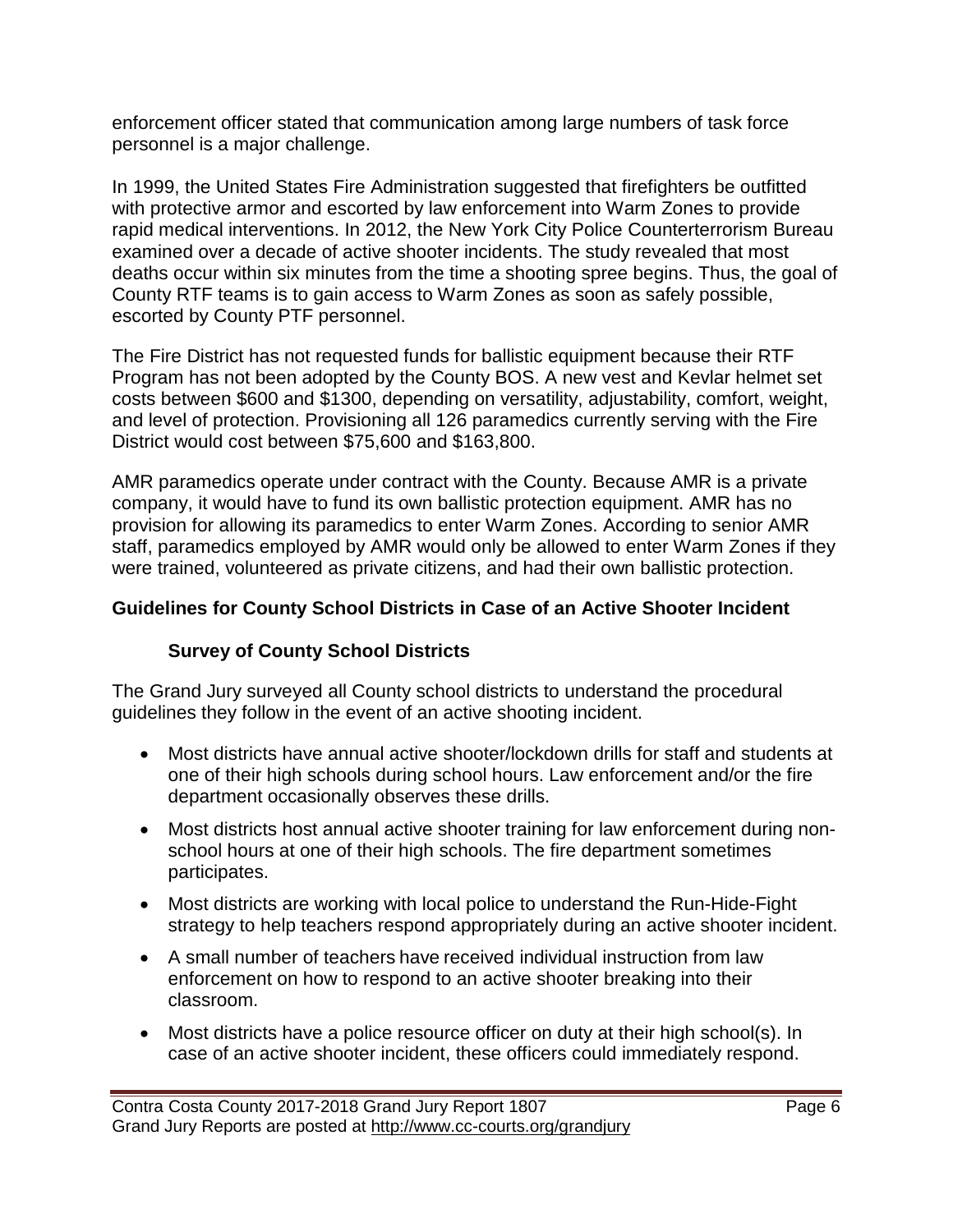## **Run-Hide-Fight Strategy**

Numerous schools in the County have adopted the Run-Hide-Fight strategy recommended by local law enforcement as a means of responding to an active shooting on a campus. Actions under this strategy depend on an individual's proximity to the shooter. Based on the strategy, defensive actions are:

- Run: seek an immediate escape route and leave belongings behind.
- Hide: find an area out of the shooter's view and try to block entry to it.
- Fight: as a last resort, attempt to incapacitate the shooter with physical aggression.

The Run-Hide-Fight strategy is endorsed by federal preparedness and response organizations. These include the U.S. Departments of Justice, Homeland Security, and Health and Human Services. ("Mass Shootings and Why Lockdown Fails," SafePlans, 2017)

If a shooter suddenly becomes active on a school campus in the County, the school is immediately put on Lockdown. Teachers ensure their classroom doors are locked. Staff and students not in the classroom are advised to carry out the Run-Hide-Fight strategy.

Law enforcement experts recommend that teachers and students stay inside a secured room. However, if the shooter breaks into the classroom, teachers and students are advised to use the Fight strategy.

## **Survey of the Acalanes Union High School District**

The Grand Jury surveyed the four high schools comprising the Acalanes Union High School District (AUHSD) to determine whether teachers have received written guidelines on responding to a classroom break-in by an active shooter. The survey indicated that:

- One school provides general guidance to staff in the Lockdown section of its Emergency Handbook.
- One school uses guidance based on police briefings at faculty meetings.
- The other two schools are working with local police or the on-site resource police officer to develop more specific written guidelines for teachers.
- Most AUHSD teachers have received guidance on the Fight portion of the Run-Hide-Fight strategy.

At this time, there are no written guidelines for AUHSD students on how to counter an active shooter breaking into their classroom. Students have been given annual verbal guidance and one school is working with local police to formulate written guidelines for students.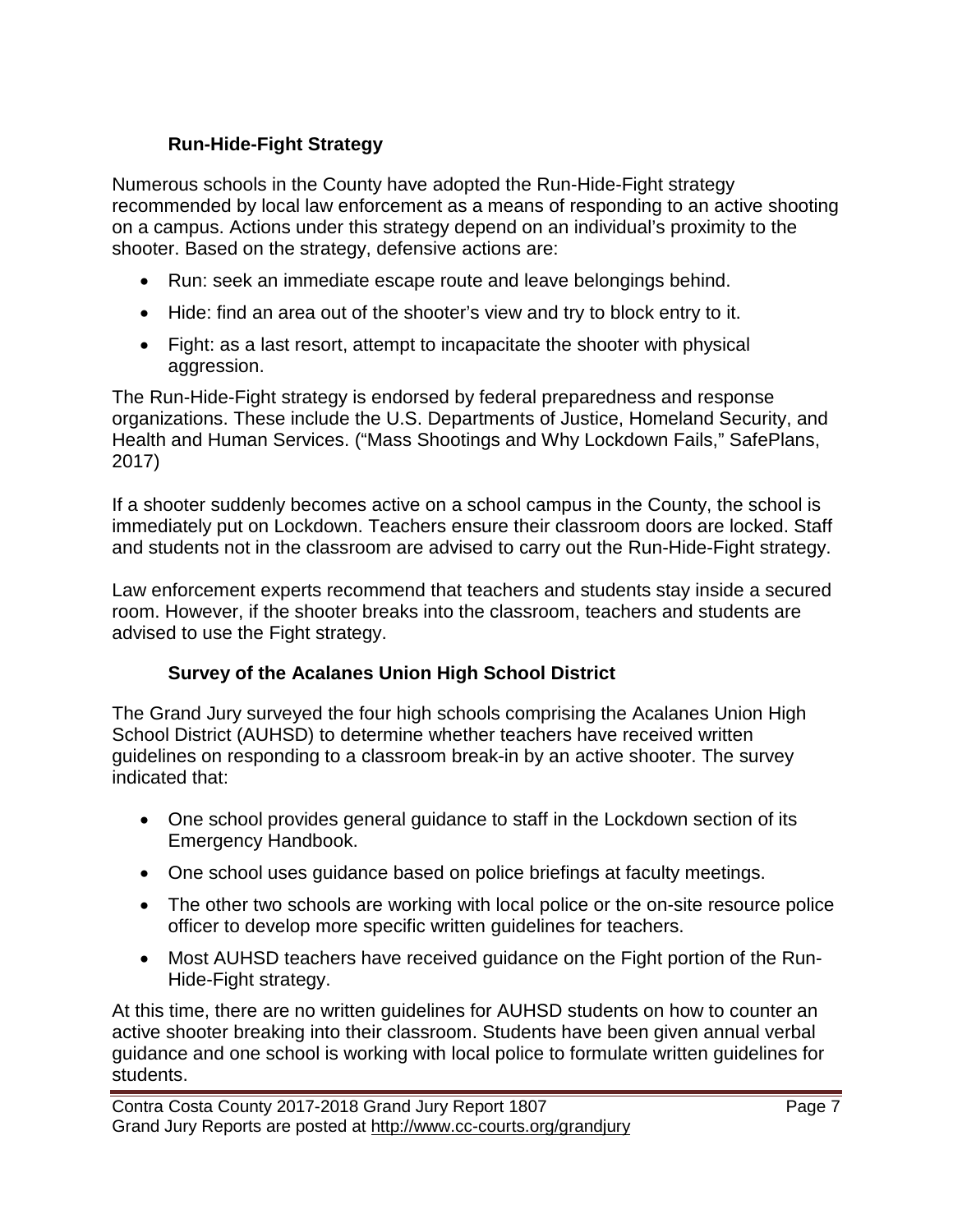## **FINDINGS**

- F1. The Fire District, through the Office of the Sheriff, has supported training to coordinate law enforcement and paramedic response to an active shooting incident at a school.
- F2. Fire District paramedics are unable to operate in Warm Zones because not all paramedics are thoroughly trained in joint operations with law enforcement.
- F3. Fire District paramedics are unable to enter Warm Zones because they lack ballistic protection equipment.
- F4. Deaths during active shooter incidents can be minimized if paramedics reach victims quickly.
- F5. As of April 1, 2018, the AUHSD had no written guidelines for teachers or students on how to counter an active shooter breaking into their classroom.
- F6. As of April 1, 2018, two AUHSD schools were working with local police to develop specific written guidelines on how teachers should respond to a classroom breakin by an active shooter.

# **RECOMMENDATIONS**

- R1. The County Fire Protection District Board of Directors should consider seeking funds, in time for the FY2019-2020 budget cycle, to finance ballistic protection gear for Fire District paramedics.
- R2. The County Board of Supervisors should consider continuing to fund the training (provided by the Office of the Sheriff) of all Fire District paramedics to operate in Warm Zones.
- R3. The Governing Board of the AUHSD should consider requiring all four high schools, by November 1, 2018, to begin working directly with local police to develop specific written guidelines for teachers and students on how to respond to a classroom break-in by an active shooter.
- R4. The Governing Board of the AUHSD should consider implementing, by April 1, 2019, all active shooter guidelines jointly developed with local police.